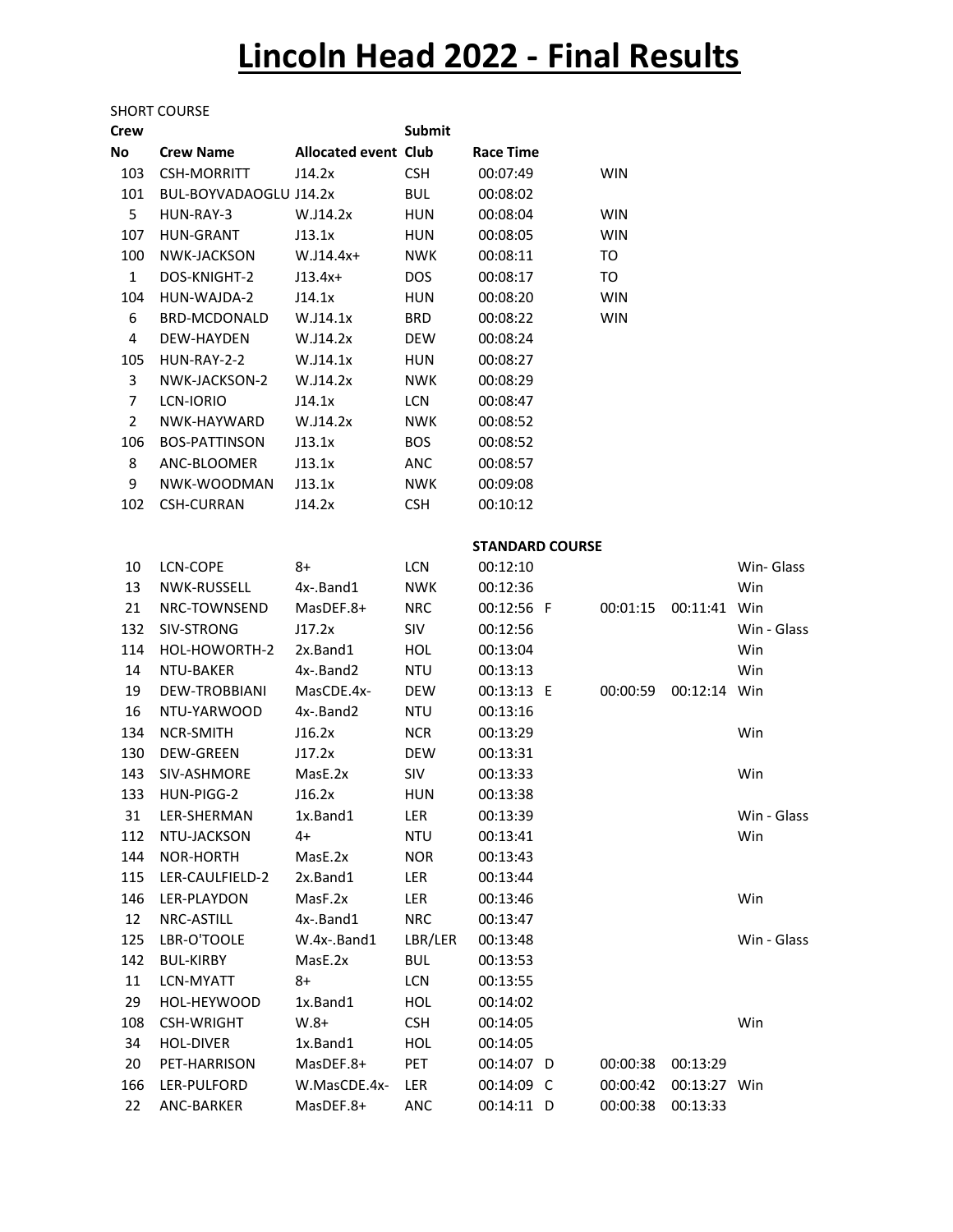## Lincoln Head 2022 - Final Results

| 147 | Nwk / H'worth Lake MasF.2x       |                  | NWK/HOL 00:14:13 |            |          |              |             |
|-----|----------------------------------|------------------|------------------|------------|----------|--------------|-------------|
| 113 | HUN-STARLING-2                   | 4+               | <b>HUN</b>       | 00:14:18   |          |              |             |
| 32  | LER-BRADSHAW                     | 1x.Band1         | LER              | 00:14:19   |          |              |             |
| 116 | NRC-BRISTOT                      | 2x.Band1         | <b>NRC</b>       | 00:14:24   |          |              |             |
| 35  | SIV-HEYLEN                       | 1x.Band2         | SIV              | 00:14:25   |          |              | Win         |
| 139 | NRC-TOWNSEND-2                   | MasDEF.4+        | <b>NRC</b>       | 00:14:29 F | 00:01:22 | 00:13:07 Win |             |
| 33  | LER-BOWLES                       | 1x.Band1         | LER              | 00:14:35   |          |              |             |
| 58  | SIV-WOODFORD                     | MasDE.1x         | SIV              | 00:14:35 D | 00:00:42 | 00:13:53 Win |             |
| 124 | NTU-THORPE                       | W.4x-.Band1      | <b>NTU</b>       | 00:14:36   |          |              |             |
| 30  | LER-CAULFIELD                    | 1x.Band1         | LER              | 00:14:38   |          |              |             |
| 17  | DEW-HUBBARD                      | MasCDE.4x-       | DEW              | 00:14:41 C | 00:00:22 | 00:14:19     |             |
| 26  | SIV-ASHMORE-2                    | Mx.MasBCD.2x SIV |                  | 00:14:42 C | 00:00:22 | 00:14:20     |             |
| 25  | CSH-ALESBROOK                    | Mx.MasBCD.2x CSH |                  | 00:14:43 B | 00:00:07 | 00:14:36     |             |
| 48  | LER-STEWART                      | W.J18.2x         | LER              | 00:14:48   |          |              | Win - Glass |
| 27  | Nwk / H'worth Lake 2-            |                  | NWK/HOL 00:14:53 |            |          |              | Win         |
| 59  | PET-ELLIS                        | MasDE.1x         | PET              | 00:14:57 E | 00:01:00 | 00:13:57     |             |
| 68  | NWK-GLEED                        | J15.1x.Band1     | <b>NWK</b>       | 00:15:00   |          |              | Win         |
| 36  | SHU-WAY                          | 1x.Band2         | SHU              | 00:15:00   |          |              |             |
| 51  | NTU-ALLEN                        | $W.4+$           | <b>NTU</b>       | 00:15:03   |          |              | Win         |
| 61  | SIV-GILBEY                       | MasDE.1x         | SIV              | 00:15:03 E | 00:01:00 | 00:14:03     |             |
| 44  | NTU-BERRY                        | W.2x.Band2       | <b>NTU</b>       | 00:15:05   |          |              | Win         |
| 148 | <b>HOL-DANIELS</b>               | W.1x.Band1       | HOL              | 00:15:06   |          |              | Win - Glass |
| 109 | LCN-LANE                         | $W.8+$           | LCN              | 00:15:06   |          |              |             |
| 140 | NCR-PAGE                         | W.J16.4x-        | <b>NCR</b>       | 00:15:06   |          |              | Win         |
| 55  | DEW-WRIGHT                       | J17.1x.Band1     | DEW              | 00:15:08   |          |              | Win         |
| 122 | LCN-HORNAGOLD                    | 2x.Band2         | LCN              | 00:15:08   |          |              | Win         |
| 42  | LBS-HOLLIDAY                     | W.2x.Band1       | LBS              | 00:15:09   |          |              | Win         |
| 62  | NCR-JOHNSON                      | J16.1x.Band1     | <b>NCR</b>       | 00:15:09   |          |              | Win         |
| 145 | DEW-GRANT-2                      | Mx.MasBCD.2x DEW |                  | 00:15:10 D | 00:00:41 | 00:14:29     |             |
| 24  | HOL-HOWORTH-2-2 Mx.MasBCD.2x HOL |                  |                  | 00:15:11 B | 00:00:07 | 00:15:04     |             |
| 162 | DEW-HANCOCK-2                    | MasG.2x          | DEW              | 00:15:11   |          |              | <b>WIN</b>  |
| 45  | LCN-HAYES                        | W.2x.Band2       | LCN              | 00:15:15   |          |              |             |
| 23  | PET-SMITH                        | MasH.4x-         | PET              | 00:15:16 H | 00:02:10 | 00:13:06     |             |
| 110 | SIV-ASHMORE-3                    | W.MasCD.8+       | SIV              | 00:15:19 C | 00:00:23 | 00:14:56 Win |             |
| 41  | LER-CUNNINGHAM 1x.Band3          |                  | LER              | 00:15:26   |          |              | Win         |
| 56  | ANC-DENTON                       | J17.1x.Band2     | ANC              | 00:15:27   |          |              | Win         |
| 38  | HUN-STARLING                     | 1x.Band2         | <b>HUN</b>       | 00:15:29   |          |              |             |
| 63  | NCR-SMITH-2                      | J16.1x.Band1     | <b>NCR</b>       | 00:15:33   |          |              |             |
| 149 | NRC-COOPER                       | W.1x.Band1       | <b>NRC</b>       | 00:15:35   |          |              |             |
| 65  | HUN-PIGG                         | J16.1x.Band2     | HUN              | 00:15:38   |          |              | Win         |
| 57  | DEW-GREEN-2                      | J17.1x.Band2     | DEW              | 00:15:39   |          |              |             |
| 172 | PET-READ                         | W.MasAB.1x       | PET              | 00:15:40 B | 00:00:09 | 00:15:31 Win |             |
| 40  | NRC-MACALEESE                    | 1x.Band3         | <b>NRC</b>       | 00:15:41   |          |              |             |
| 49  | LBR-STOREY                       | W.J18.2x         | LBR              | 00:15:41   |          |              |             |
| 131 | LER-BREDARIOL                    | J17.2x           | LER              | 00:15:41   |          |              |             |
| 136 | LCN-SIMMONS                      | J15.2x           | LCN              | 00:15:42   |          |              | Win         |
| 43  | DEW-TAYLOR-3                     | W.2x.Band1       | DEW              | 00:15:44   |          |              |             |
| 64  | HUN-RAY-2                        | J16.1x.Band2     | HUN              | 00:15:45   |          |              |             |
| 173 | LBR-GUMMERY                      | W.MasAB.1x       | LBR              | 00:15:50 B | 00:00:09 | 00:15:41     |             |